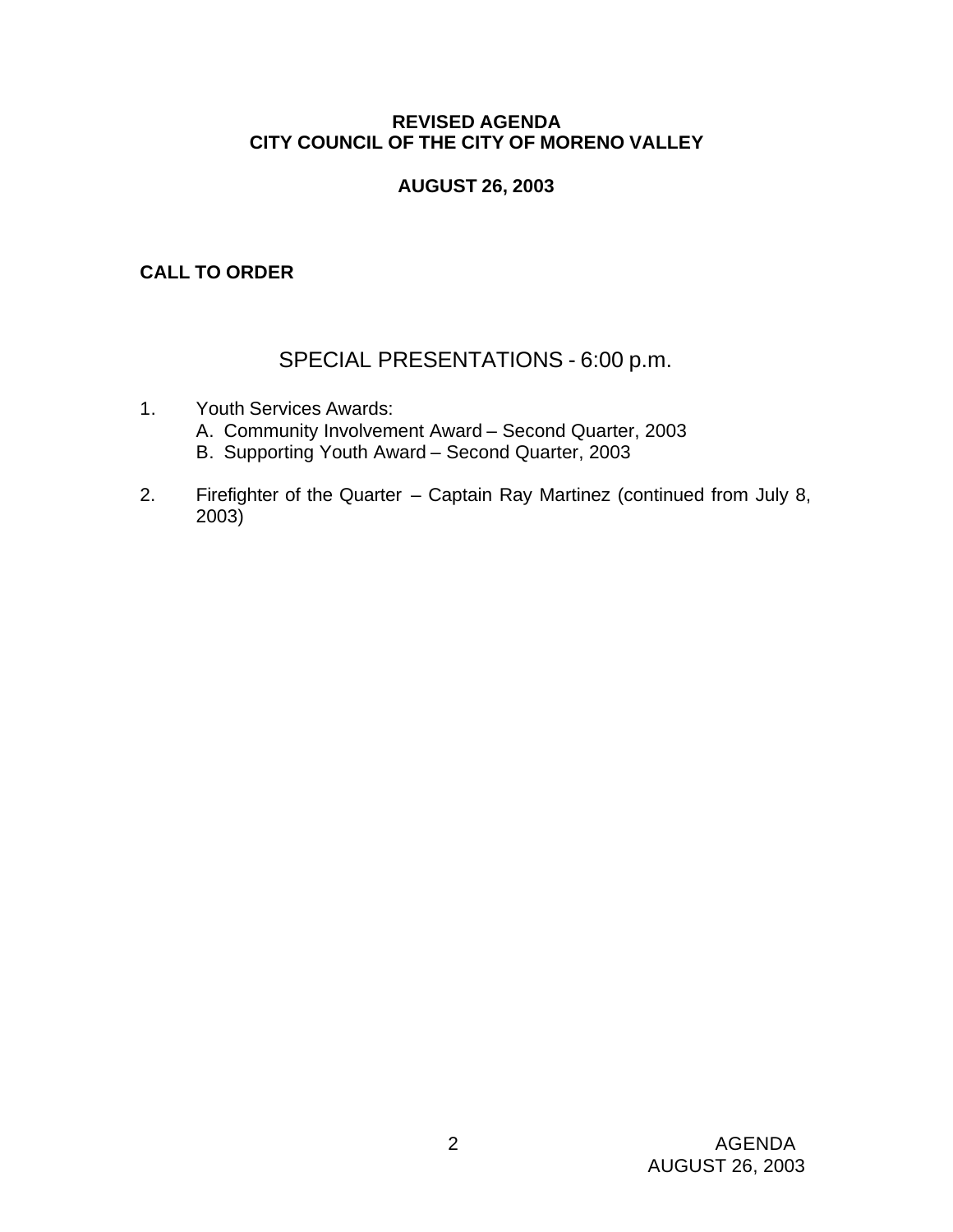### **REVISED AGENDA JOINT MEETING OF THE CITY COUNCIL OF THE CITY OF MORENO VALLEY MORENO VALLEY COMMUNITY SERVICES DISTRICT COMMUNITY REDEVELOPMENT AGENCY OF THE CITY OF MORENO VALLEY**

### **REGULAR MEETING - 6:30 P.M. AUGUST 26, 2003**

**CALL TO ORDER** (Joint Meeting of the City Council of the City of Moreno Valley, Moreno Valley Community Services District and the Community Redevelopment Agency of the City of Moreno Valley - actions taken at the Joint Meeting are those of the Agency indicated on each Agenda item)

### **PLEDGE OF ALLEGIANCE**

**INVOCATION** – Pastor Lupe Gonzalez, Temple de Milagros Foursquare Church

## **ROLL CALL**

## **INTRODUCTIONS**

PUBLIC COMMENTS **ON MATTERS ON THE AGENDA** WILL BE TAKEN UP AS THE ITEM IS CALLED FOR BUSINESS, BETWEEN STAFF'S REPORT AND CITY COUNCIL DELIBERATION (SPEAKER SLIPS MAY BE TURNED IN UNTIL THE ITEM IS CALLED FOR BUSINESS.) Those wishing to speak should submit a BLUE speaker slip to the Bailiff. There is a three-minute limit per person. All remarks and questions shall be addressed to the presiding officer or to the City Council and not to any individual Council member, staff member or other person.

PUBLIC COMMENTS **ON MATTERS NOT ON THE AGENDA** UNDER THE JURISDICTION OF THE CITY COUNCIL WILL BE HEARD PRIOR TO CITY COUNCIL REPORTS AND CLOSING COMMENTS. IN THE EVENT THAT THE AGENDA ITEM FOR SUCH PUBLIC COMMENTS HAS NOT BEEN CALLED BY 9:00 P.M., IT SHALL BE CALLED AS THE NEXT ITEM OF BUSINESS FOLLOWING THE CONCLUSION OF ANY ITEM BEING HEARD AT 9:00 P.M. Those wishing to speak should submit a BLUE speaker slip to the Bailiff. There is a three-minute limit per person. All remarks and questions shall be addressed to the presiding officer or to the City Council and not to any individual Council member, staff member or other person.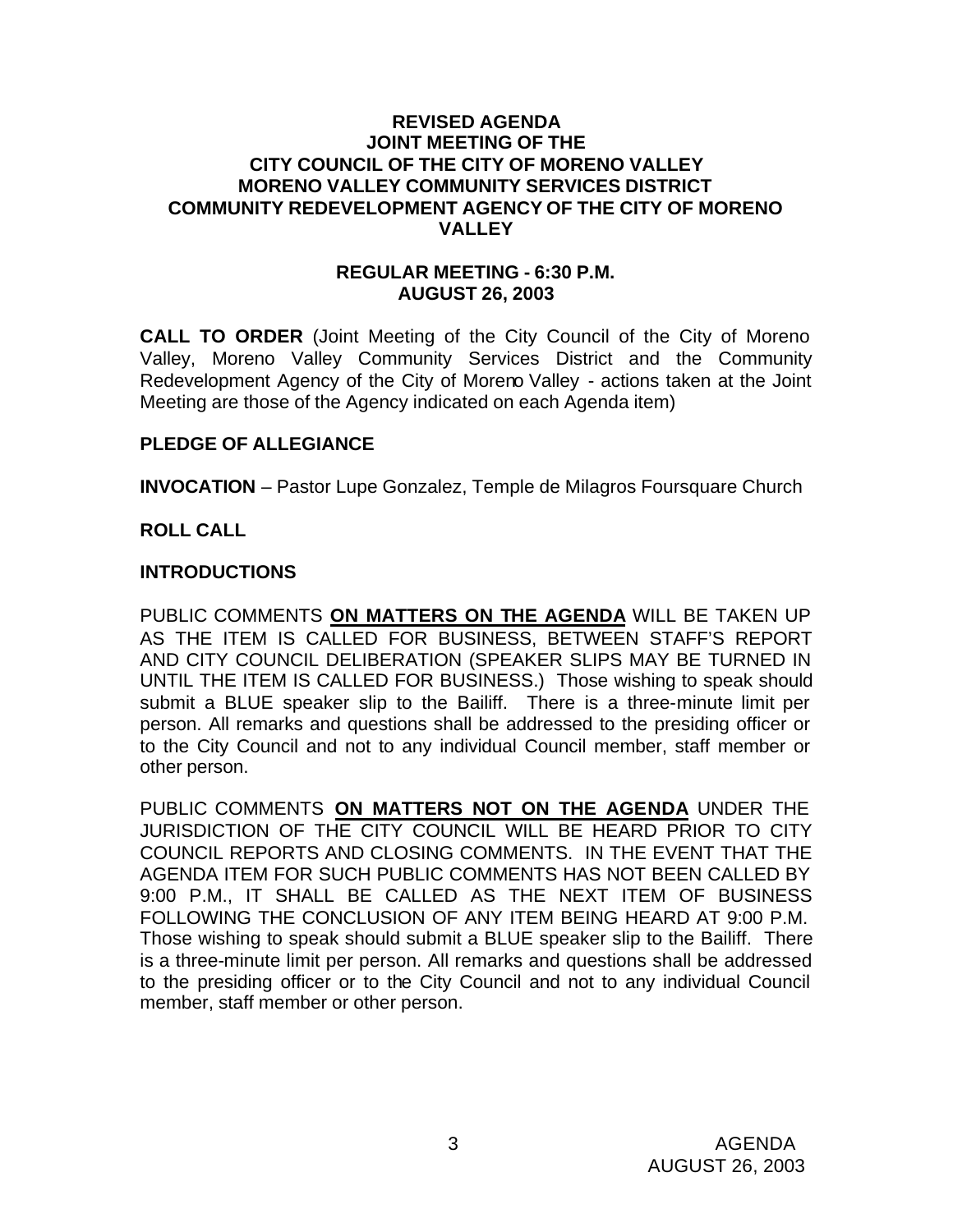## **JOINT CONSENT CALENDARS (SECTIONS A-C) OF THE CITY COUNCIL OF THE CITY OF MORENO VALLEY, MORENO VALLEY COMMUNITY SERVICES DISTRICT, COMMUNITY REDEVELOPMENT AGENCY OF THE CITY OF MORENO VALLEY, AND THE MORENO VALLEY PUBLIC FACILITIES FINANCING CORPORATION**

All items listed under the Consent Calendars, Sections A, B, and C, are considered to be routine and non-controversial, and may be enacted by one motion unless a member of the Council, Community Services District, or Redevelopment Agency requests that an item be removed for separate action. The motion to adopt the Consent Calendars is deemed to be a separate motion by each Agency and shall be so recorded by the City Clerk. Items withdrawn for report/discussion will be heard after public hearing items.

## **A. CONSENT CALENDAR** - **CITY COUNCIL**

- A1. ORDINANCES FIRST READING BY TITLE ONLY Recommendation: Waive reading of all Ordinance Introductions and read by title only.
- A2. MINUTES REGULAR MEETING OF JUNE 24, 2003 (Report of: City Clerk's Department) Recommendation: Approve as submitted.
- A3. MINUTES SPECIAL MEETING OF JUNE 30, 2003 (Report of: City Clerk's Department) Recommendation: Approve as submitted.
- A4. MINUTES REGULAR MEETING OF JULY 8, 2003 (Report of: City Clerk's Department) Recommendation: Approve as submitted.
- A5. MINUTES SPECIAL MEETING OF JULY 15, 2003 (Report of: City Clerk's Department) Recommendation: Approve as submitted.
- A6. WARRANT REPORT JULY 2003 (Report of: Finance Department) Recommendation: Adopt Resolution No. 2003-64, approving the Warrant Report, dated July 2003 in the total amount of \$15,375,336.52.

Resolution No. 2003-64

A Resolution of the City Council of the City of Moreno Valley, California, Approving the Warrant Report Dated July 31, 2003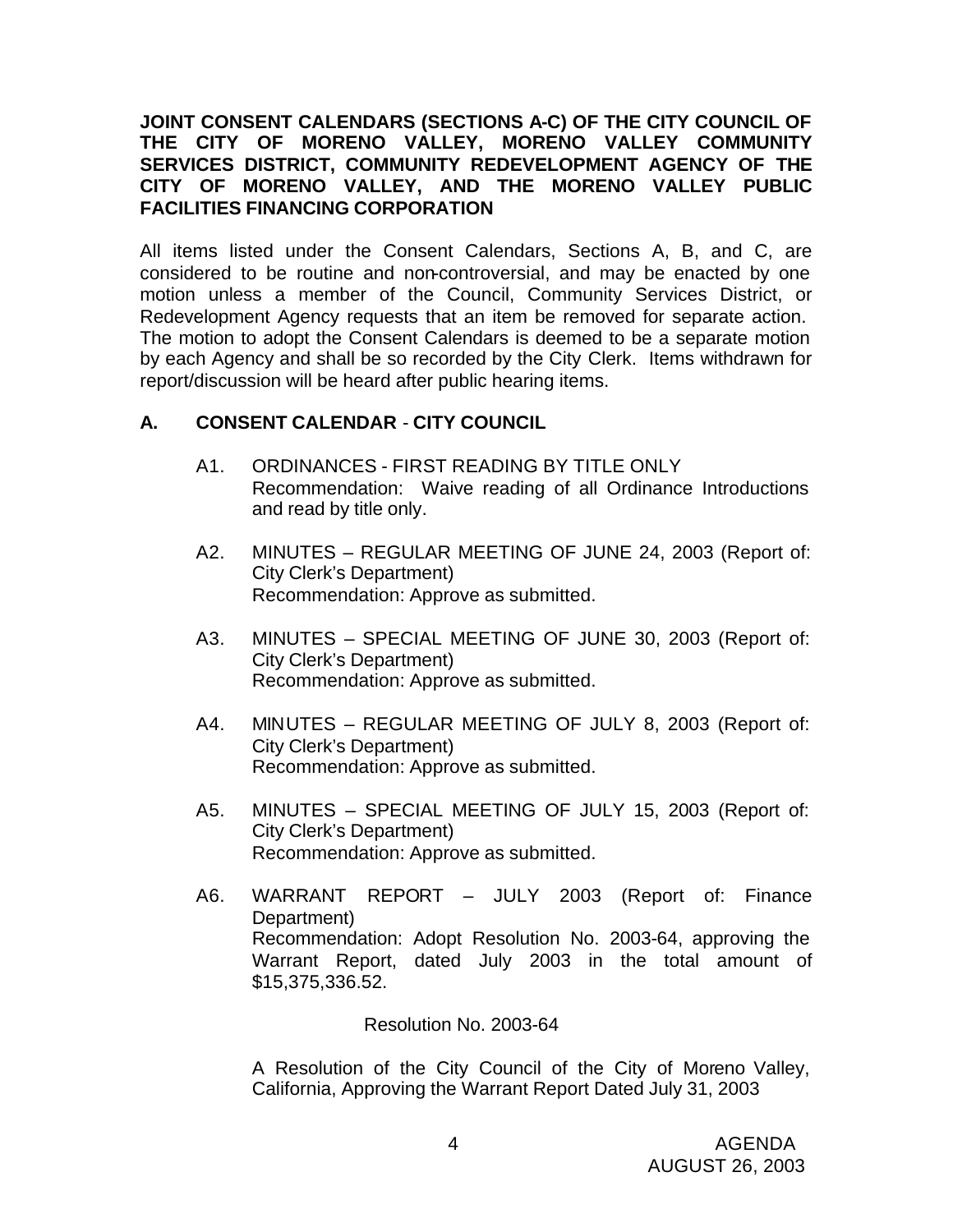- A7. NOTICE OF COMPLETION AND ACCEPTANCE OF THE ATWOOD AVENUE STREET IMPROVEMENTS FROM INDIAN STREET TO PERRIS BOULEVARD, PROJECT NO. 00-89277420 (II) (Report of: Public Works Department) Recommendation: Ratify Contract Change Order No. 1 (Final); accept the work as complete for the Atwood Avenue Street Improvements from Indian Street to Perris Boulevard, constructed by All American Asphalt, 1776 All American Way, Corona, California 91718-2229; direct the City Clerk to record the Notice of Completion within ten days at the Riverside County Recorder's office as required by Section 3093 of the California Civil Code; authorize the Director of Finance to release the retention to All American Asphalt 35 calendar days after the date of recordation of the Notice of Completion, if no claims are filed against the project; and accept the improvements into the City-maintained system.
- A8. APPROVE COOPERATIVE AGREEMENT WITH RCFC&WCD FOR PERRIS BOULEVARD BRIDGE OVER PERRIS VALLEY STORM DRAIN LATERAL "B" IMPROVEMENTS – PROJECT NO. 02-12566122, (RCFC&WCD PROJECT NO. 4-0-0009, PERRIS VALLEY CHANNEL LATERAL "B") (Report of: Public Works Department)

Recommendation: Approve the Cooperative Agreement with Riverside County Flood Control and Water Conservation District (RCFC&WCD) for improvements to Perris Boulevard Bridge over Perris Valley Storm Drain Lateral "B"; and authorize the Mayor to execute the Cooperative Agreement for improvements to Perris Boulevard Bridge over Perris Valley Storm Drain Lateral "B".

- A9. APPROVE THE COOPERATIVE AGREEMENT WITH RIVERSIDE COUNTY FOR THE TRAFFIC SIGNAL IMPROVEMENTS AT THE INTERSECTION OF RECHE VISTA DRIVE AND RECHE CANYON ROAD, PROJECT NO. 03-12582823 (Report of: Public Works Department) Recommendation: Approve the Cooperative Agreement with Riverside County for traffic signal improvements at the intersection of Reche Vista Drive and Reche Canyon Road; and authorize the Mayor to execute the Cooperative Agreement for traffic signal improvements at the intersection of Reche Vista Drive and Reche Canyon Road.
- A10. PARCEL MAP 27548, PARTIAL RECONVEYANCE TO RECONVEY THE INTEREST IN PARCEL 4 OF PARCEL MAP 27548, JENNINGS COURT, NORTH OF PENUNURI PLACE AND EAST OF MORTON ROAD (MICHAEL P. JENNINGS) (Report of: Public Works Department)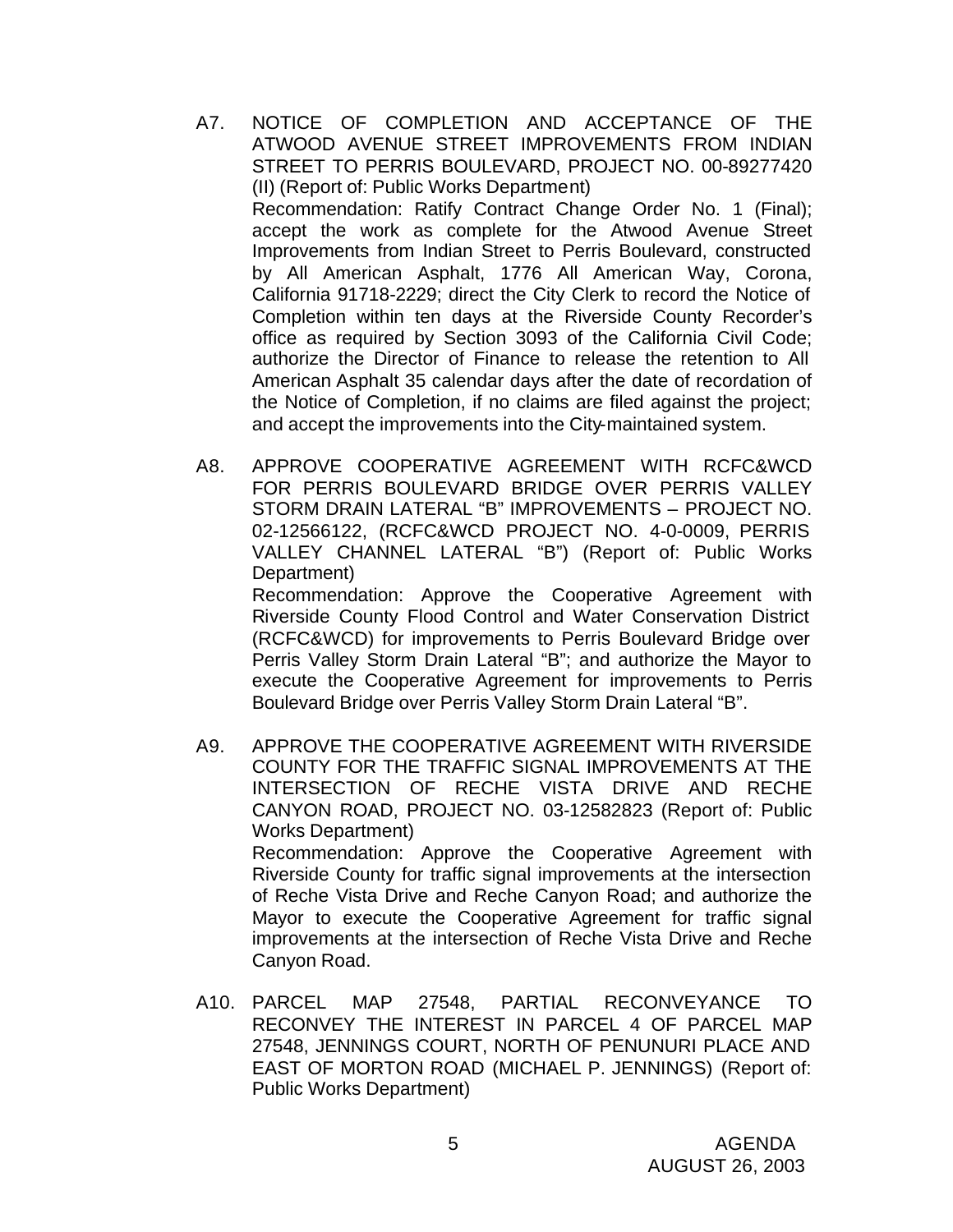Recommendation: Authorize the Mayor to execute the Partial Reconveyance to reconvey the interest in Parcel 4 of Parcel Map 27548 in the Deed of Trust known as Instrument No. 2002-283651, recorded May 28, 2002, in the Official Records of Riverside County, California; and direct the City Clerk to forward the signed Partial Reconveyance to the County Recorder's office for recordation.

- A11. APPROVAL OF QUARTERLY INVESTMENT REPORT QUARTER ENDED JUNE 30, 2003 (Report of: Finance Department) Recommendation: Approve and accept the quarterly investment report, in compliance with California Government Code Section 53646.
- A12. ANNUAL STATEMENT OF INVESTMENT POLICY (Report of: Finance Department) Recommendation: Adopt the Annual Statement of Investment Policy, in compliance with California Government Code Section 53646.
- A13. APPROVAL OF FINAL MAP 29038 SINGLE FAMILY RESIDENTIAL PROJECT, AND ACCEPT AGREEMENT & BONDS FOR PUBLIC RIGHT OF WAY IMPROVEMENTS, SOUTHEAST CORNER OF KRAMERIA AVENUE AND SADDLEBROOK LANE (WL HOMES, LLC) (Report of: Public Works Department) Recommendation: Approve Final Map 29038, authorize the City Clerk to sign the map and transmit said map to the County Recorder's office for recordation; accept the bonds and Agreement for Public Improvements; authorize the Mayor to execute the agreement; and direct the City Clerk to forward the signal agreement to the County Recorder's office for recordation.
- A14. PUBLIC WORKS AGREEMENT AND RESOLUTIONS RELATING TO THE STREET IMPROVEMENTS ASSOCIATED WITH THE ACQUISITION OF PARCEL 15 OF PARCEL MAP NO. 29968 (NEWHOPE PROPERTIES III) (Report of: Community and Economic Development Department) Recommendation: That the City Council:
	- 1. Authorize the Mayor and the Redevelopment Agency Board to authorize the Chairman to enter into the Public Works Agreement to provide public improvements in return for the reconveyance of an Agency interest in real property held by Newhope Properties III; and
	- 2. That the City Council adopt Resolution 2003-65, A Resolution of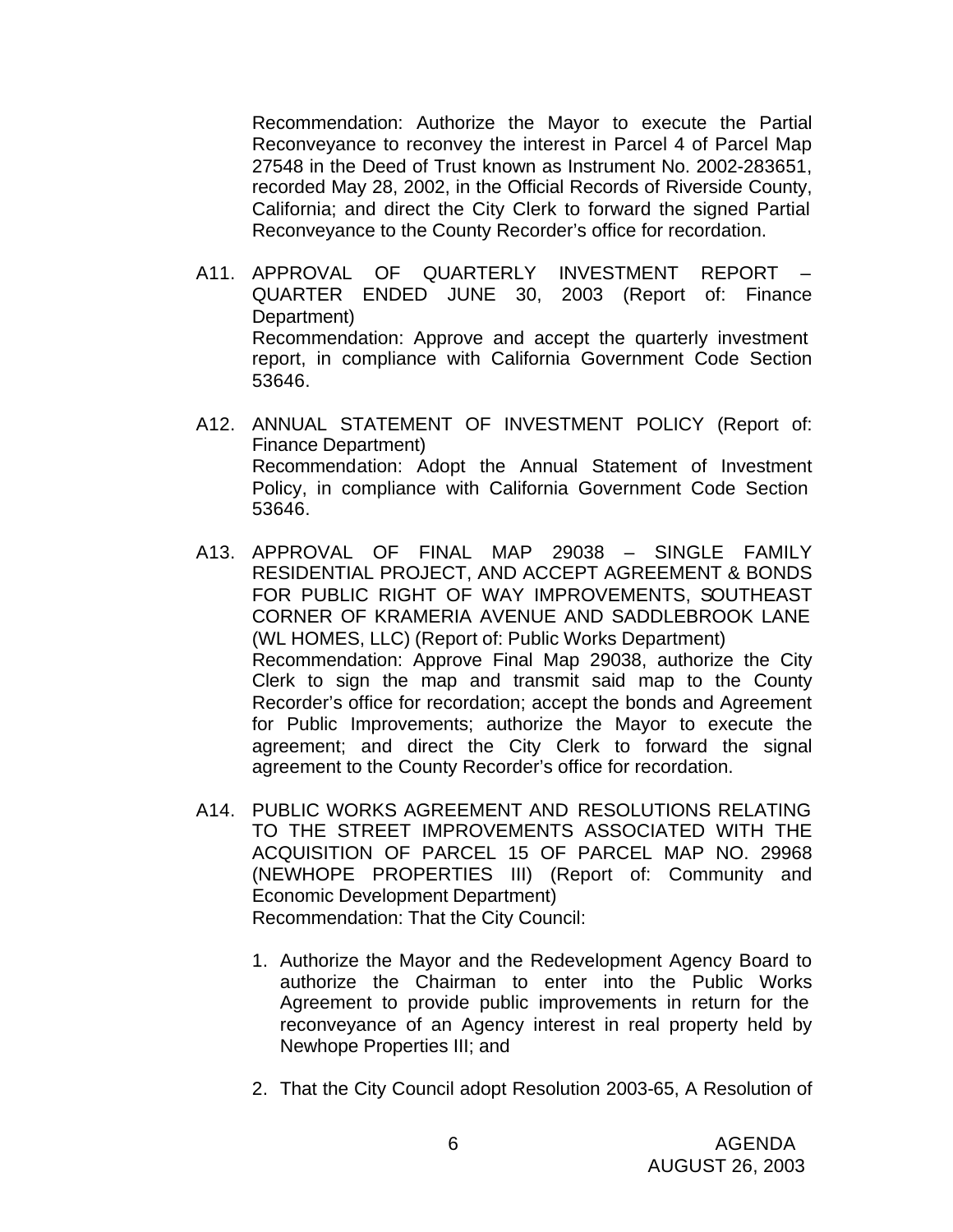the City of Moreno Valley approving and authorizing the execution of a Public Works Agreement with the Community Redevelopment Agency of the City of Moreno Valley and making certain findings in connection with the provision of public improvements and authorizing such improvements in connection therewith

#### Resolution No. 2003-65

A Resolution of the City Council of the City of Moreno Valley, California, Approving and Authorizing the Execution of a Public Works Agreement with the Community Redevelopment Agency of the City of Moreno Valley and Making Certain Findings in Connection with the Provision of Public Improvements and Authorizing Such Improvements in Connection Therewith

- A15. APPROVAL OF FINAL MAP 29860-1 SINGLE FAMILY RESIDENTIAL PROJECT, AND ACCEPT AGREEMENT & BONDS FOR PUBLIC RIGHT-OF-WAY IMPROVEMENTS, NORTH SIDE OF FIR AVENUE EAST OF LASSELLE STREET (TRACT 29860, LLC) (Report of: Public Works Department) Recommendation: Approve Final Map 29860-1, authorize the City Clerk to sign the map and transmit said map to the County Recorder's Office for recordation; accept the bonds and Agreement for Public Improvements; authorize the Mayor to execute the agreement and direct the City Clerk to forward the signed agreement to the County Recorder's Office for recordation.
- A16. APPROVAL OF FINAL MAP 30467 SINGLE FAMILY RESIDENTIAL PROJECT, AND ACCEPT AGREEMENT & BONDS FOR PUBLIC RIGHT-OF-WAY IMPROVEMENTS, SKYLAND DRIVE EAST SIDE OF HUBBARD STREET (JAGDIS H PATEL AND KUMUD PATEL) (Report of: Public Works Department) Recommendation: Approve Final Map 30467, authorize the City Clerk to sign the map and transmit said map to the County Recorder's Office for recordation; accept the bonds and Agreement for Public Improvements; authorize the Mayor to execute the agreement; and direct the City Clerk to forward the signed agreement to the County Recorder's Office for recordation.
- A17. RESOLUTION NO. 2003-66, ADOPT AND APPROVE THE CITY OF MORENO VALLEY 2003 EDITION OF THE STANDARD PLANS (Report of: Public Works Department) Recommendation: Adopt Resolution No. 2003-66, repealing Resolution No. 94-61 and adopting the 2003 Edition of the City of Moreno Valley Standard Plans, which is on file in the office of the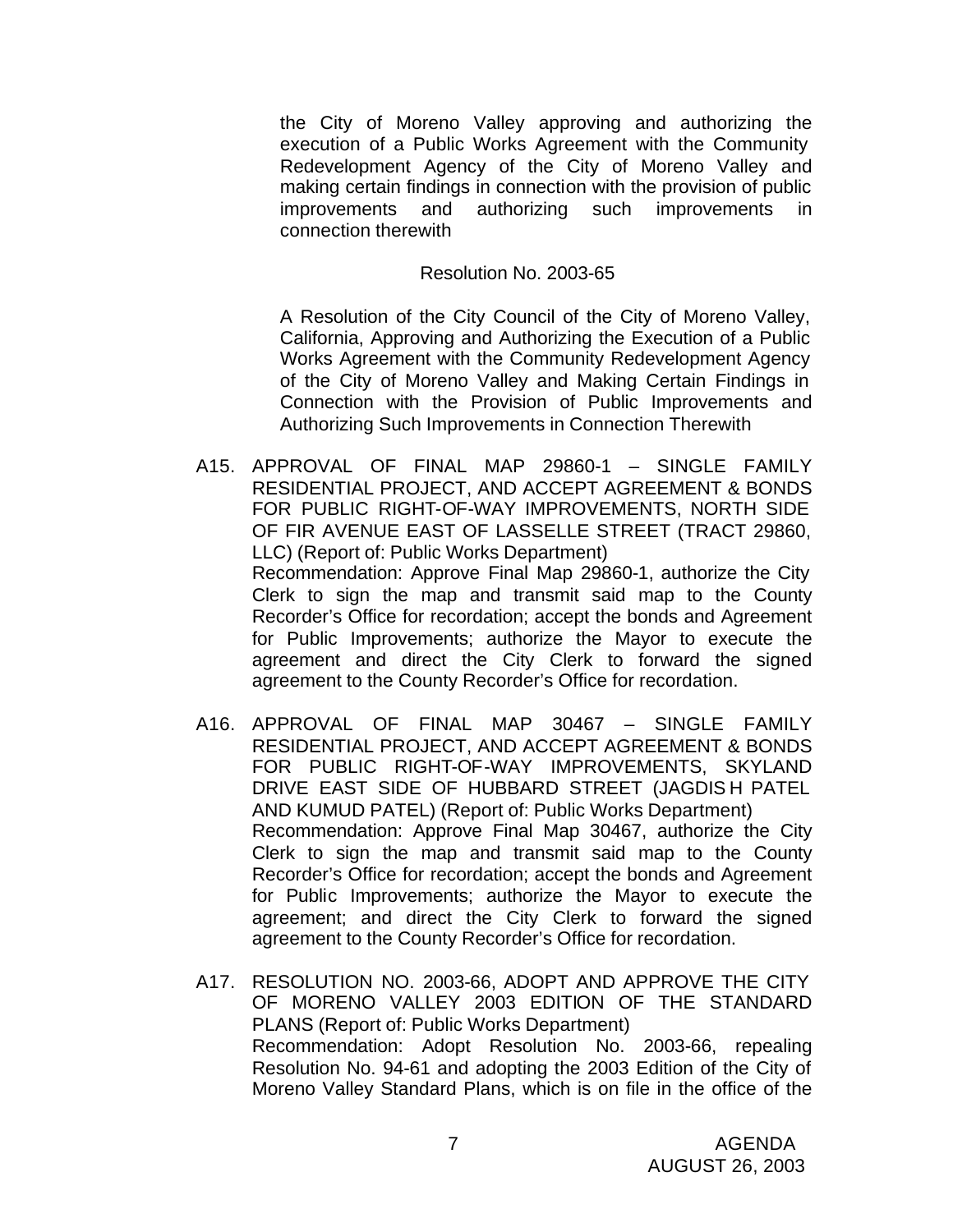City Engineer.

#### Resolution No. 2003-66

A Resolution of the City Council of the City of Moreno Valley, California, Repealing Resolution 94-61 and Adopting the 2003 Edition of the City of Moreno Valley Standard Plans

- A18. FINAL MAP 29732 OFFSITE IMPROVEMENTS ACCEPT AGREEMENT AND BONDS FOR PUBLIC RIGHT OF WAY IMPROVEMENTS, NORTHEAST CORNER OF IRIS AVENUE AND OLIVER STREET (GREYSTONE HOMES, INC.) Recommendation: Accept the bonds and Agreement for Public Improvements for Tract 29732 offsite improvements; authorize the Mayor to execute the agreement; and direct the City Clerk to forward the signed agreement to the County Recorder's Office for recordation.
- A19. EXCESS WORKERS' COMPENSATION INSURANCE RENEWAL FOR FY 2003/2004 (Report of: Administrative Services Department) Recommendation: Approve payment of \$121,030 to the California Public Entity Insurance Authority (CPEIA) for the City's excess worker's compensation insurance coverage for FY 2003/04.
- A20. GENERAL LIABILITY INSURANCE RENEWAL FOR FY 2003/2004 (Report of: Administrative Services Department) Recommendation: Approve the payment of \$280,000 to California Risk Management Authority for the City's general liability insurance coverage for FY 2003/2004.
- A21. PA 03-0018 HOME DEPOT U.S.A. ACCEPT AGREEMENT AND BONDS FOR PUBLIC IMPROVEMENTS, NORTHWEST CORNER OF PERRIS BOULEVARD AND IRIS AVENUE (HOME DEPOT U.S.A., INC.) (Report of: Public Works Department) Recommendation: Accept the bonds and the Agreement for Public Improvements for PA03-0018; authorize the Mayor to execute the agreement; and direct the City Clerk to forward the signed agreement to the County Recorder's office for recordation.
- A22. AUTHORIZATION TO AWARD THE CONSTRUCTION CONTRACT FOR THE TRAFFIC SIGNAL AT ALESSANDRO BOULEVARD AND MORENO BEACH DRIVE, PROJECT NO. 02- 13768121 (Report of: Public Works Department) Recommendation: Award the construction contract for the Traffic Signal at Alessandro Boulevard and Moreno Beach Drive to DBX,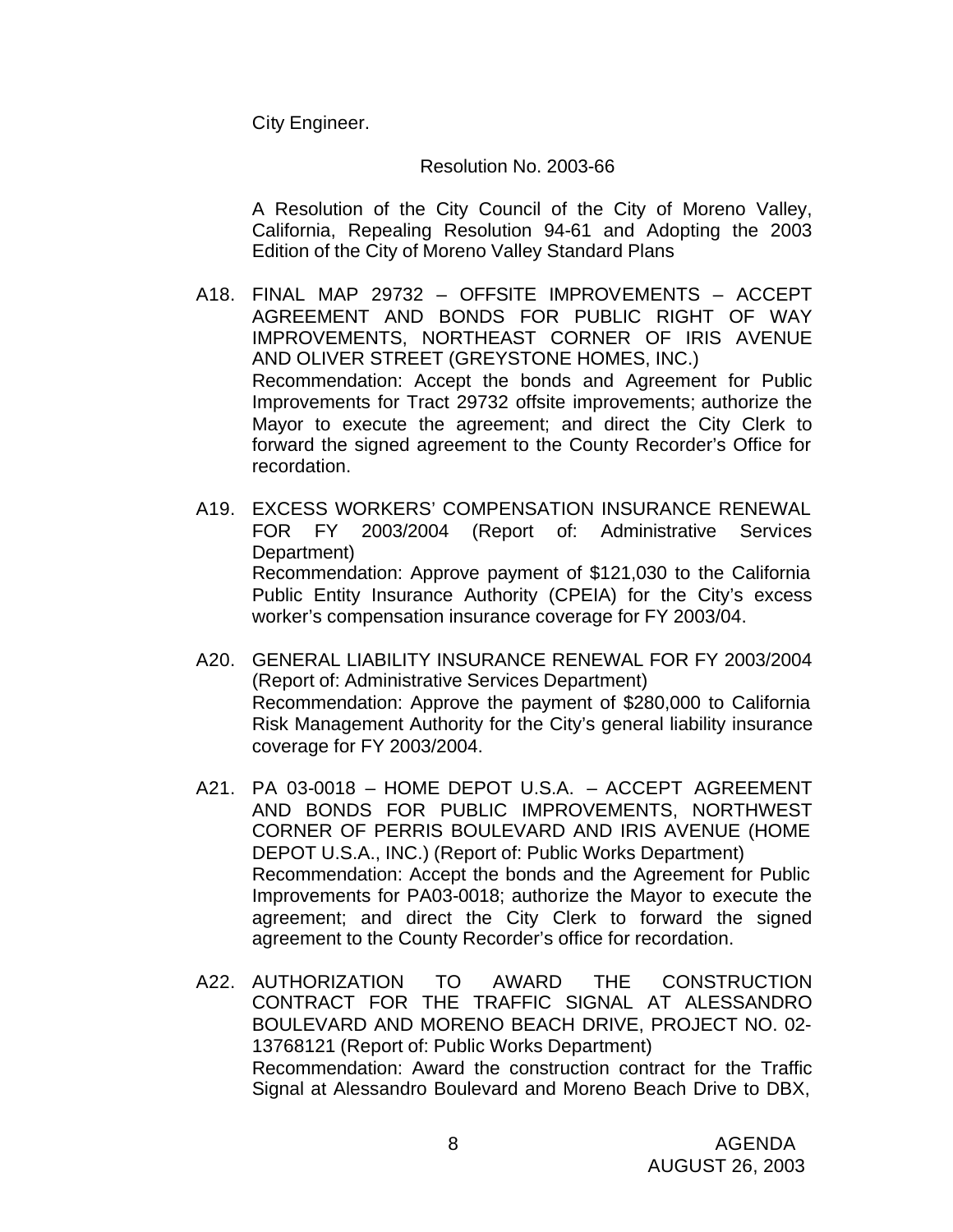Inc., 42066 Avenida Alvarado, Suite C, Temecula, California 92590, the lowest responsible bidder; authorize the Mayor to execute a contract with DBX, Inc.; approve the appropriation of \$129,000 from the Unencumbered Traffic Congestion Relief Fund Balance (Account No. 225) for the creation of a new account (Account No. 225.\_\_\_\_) for the Traffic Signal at Alessandro Boulevard and Moreno Beach Drive (Account No. 125.67122) to fund the budget shortfall; and authorize the issuance of a Purchase Order for DBX, Inc. in the amount of \$434,385.60 (the bid amount plus 10% contingency) when the contract has been signed by all parties (Account Nos. 125.67122, 137.68121 and 225.\_\_\_\_).

A23. RESOLUTION TO SUPPORT THE CREATION OF A JOINT LAND USE STUDY TO ASSURE COMPATIBLE LAND USES NEAR MARCH AIR RESERVE BASE TO PROTECT THE FUTURE AVIATION OPERATIONS OF THE UNITED STATES MILITARY (Report of: Community and Economic Development Department) Recommendation: Approve Resolution No. 2003-67 relative to a joint land use study aimed at protecting the future viability of March Air Reserve Base for military air operations.

#### Resolution No. 2003-67

A Resolution of the City Council of the City of Moreno Valley, California, to Support the Creation of a Joint Land Use Study to Assure Compatible Land Uses Near March Air Reserve Base to Protect the Future Aviation Operations of the United States Military

A24. CITY OF PERRIS ANIMAL SHELTERING AGREEMENT (Report of: Administrative Services Department) Recommendation: Approve the Animal Sheltering Agreement with the City of Perris for fiscal year 2003/2004.

#### **B. CONSENT CALENDAR** - **COMMUNITY SERVICES DISTRICT**

- B1. ORDINANCES FIRST READING BY TITLE ONLY Recommendation: Waive reading of all Ordinance Introductions and read by title only.
- B2. MINUTES REGULAR MEETING OF JUNE 24, 2003 (Report of: City Clerk's Department) Recommendation: Approve as submitted.
- B3. MINUTES SPECIAL MEETING OF JUNE 30, 2003 (Report of: City Clerk's Department) Recommendation: Approve as submitted.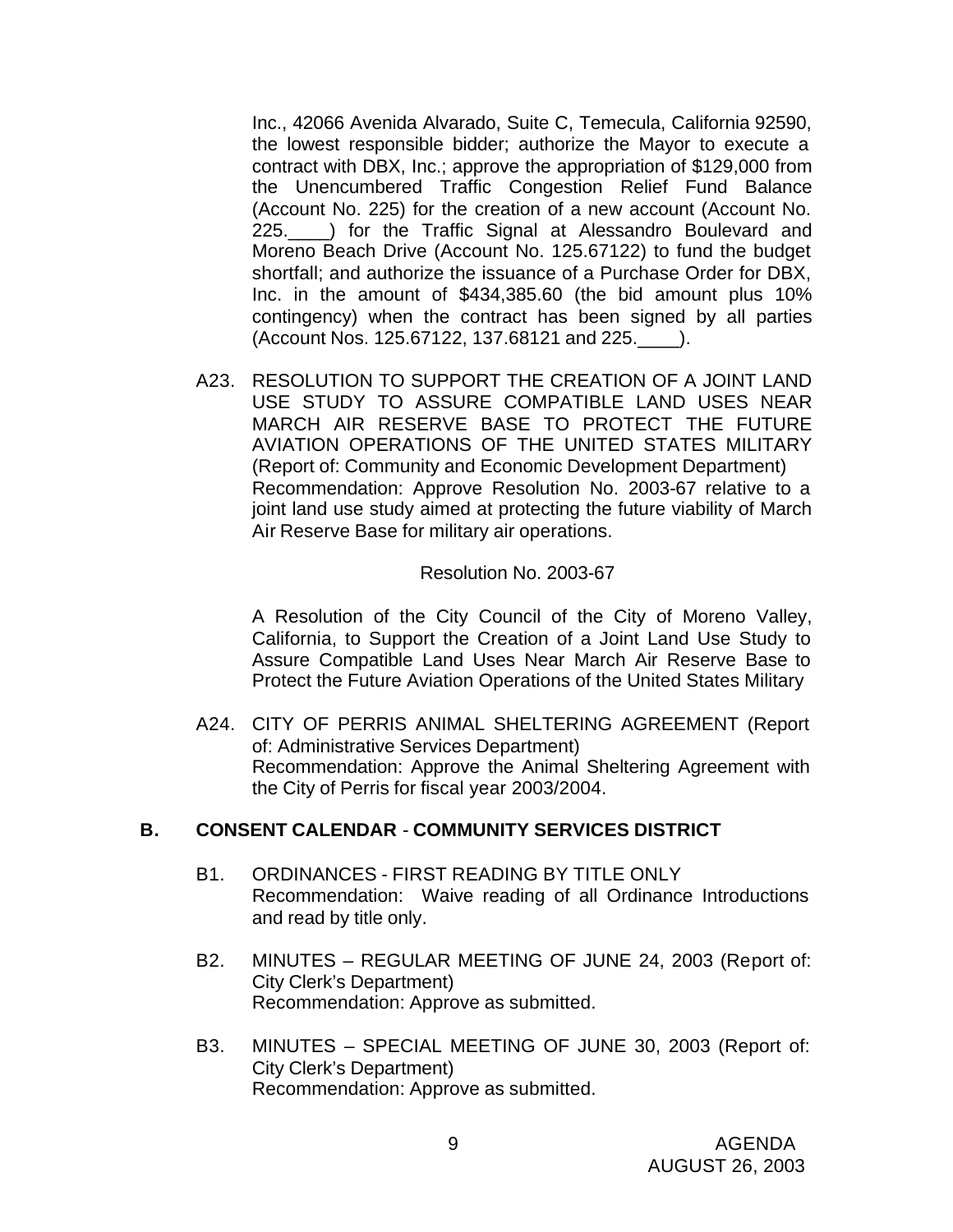- B4. MINUTES REGULAR MEETING OF JULY 8, 2003 (Report of: City Clerk's Department) Recommendation: Approve as submitted.
- B5. MINUTES SPECIAL MEETING OF JULY 15, 2003 (Report of: City Clerk's Department) Recommendation: Approve as submitted.
- B6. ACCEPT COMPENSATION FOR PA-74 OF MORENO VALLEY RANCH (SP 193) FROM KB HOMES (Report of: Parks and Recreation Department) Recommendation: Approve the appraisal and proposed offer to compensate the City and CSD for the loss of open space within PA-74 of Moreno Valley Ranch (SP 193) in the amount of sixty thousand dollars (\$60,000).

## **C. CONSENT CALENDAR** - **COMMUNITY REDEVELOPMENT AGENCY**

- C1. ORDINANCES FIRST READING BY TITLE ONLY Recommendation: Waive reading of all Ordinance Introductions and read by title only.
- C2. MINUTES REGULAR MEETING OF JUNE 24, 2003 (Report of: City Clerk's Department) Recommendation: Approve as submitted.
- C3. MINUTES SPECIAL MEETING OF JUNE 30, 2003 (Report of: City Clerk's Department) Recommendation: Approve as submitted.
- C4. MINUTES REGULAR MEETING OF JULY 8, 2003 (Report of: City Clerk's Department) Recommendation: Approve as submitted.
- C5. MINUTES SPECIAL MEETING OF JULY 15, 2003 (Report of: City Clerk's Department) Recommendation: Approve as submitted.
- C6. RATIFICATION OF THE HOUSING ASSISTANCE AGREEMENT EXTENSION WITH COACHELLA VALLEY HOUSING COALITION (Report of: Community and Economic Development Department) Recommendation: Ratify the Housing Assistance Agreement Extension with Coachella Valley Housing Coalition.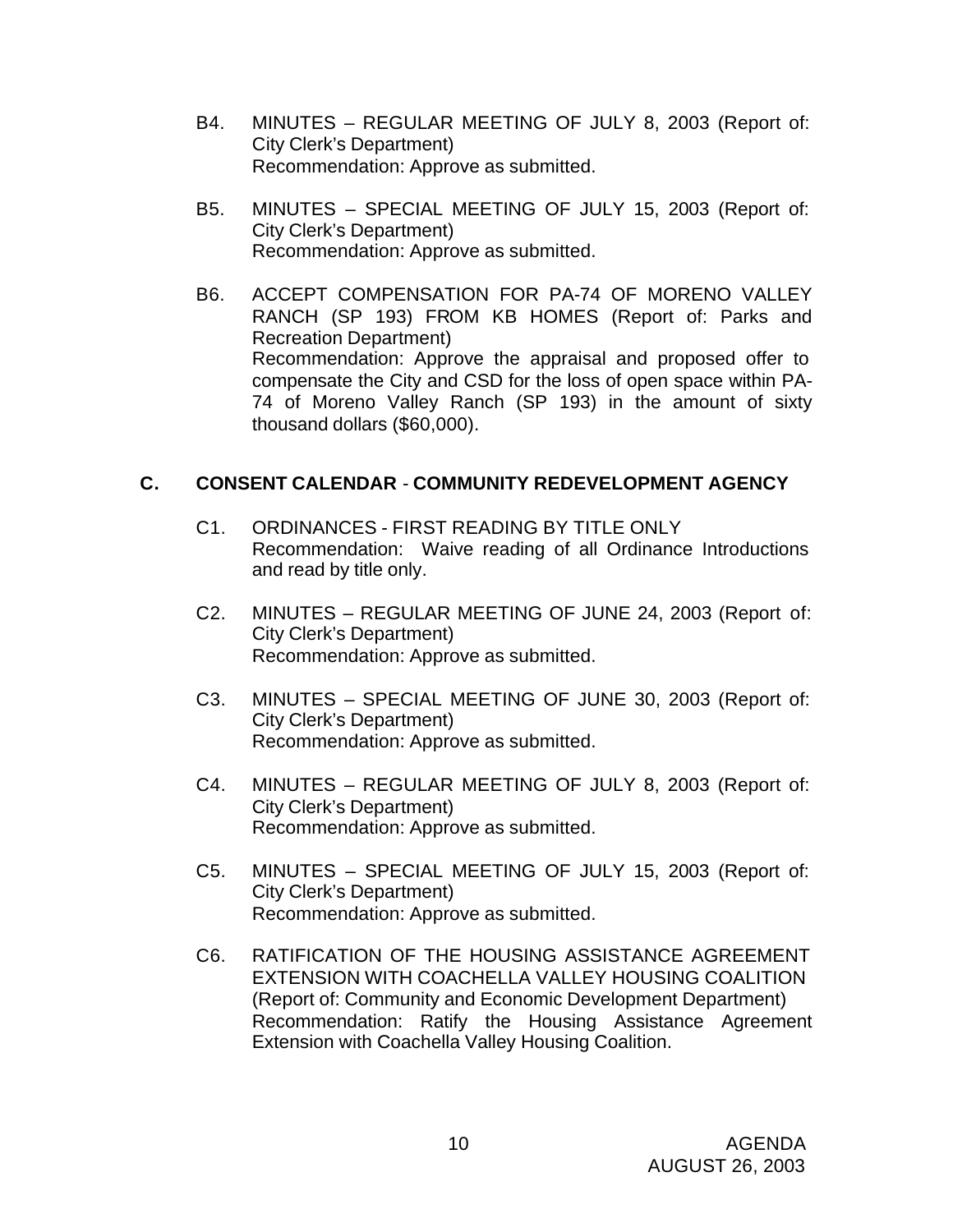- C7. PUBLIC WORKS AGREEMENT AND RESOLUTIONS RELATING TO THE STREET IMPROVEMENTS ASSOCIATED WITH THE ACQUISITION OF PARCEL 15 OF PARCEL MAP NO. 29968 (NEWHOPE PROPERTIES III) (Report of: Community and Economic Development Department) Recommendation: That the Redevelopment Agency:
	- 1. Authorize the Mayor and the Redevelopment Agency Board to authorize the Chairman to enter into the Public Works Agreement to provide public improvements in return for the reconveyance of an Agency interest in real property held by Newhope Properties III; and
	- 2. That the Redevelopment Agency Board adopt Resolution No. RDA 2003-04, approving and authorizing the execution of a Public Works Agreement with the City of Moreno Valley and making certain findings in connection with the provision of public improvements and authorizing such improvements in connection therewith.

## Resolution No. RDA 2003-04

A Resolution of the Redevelopment Agency of the City of Moreno Valley, California, Approving and Authorizing the Execution of a Public Works Agreement with the City of Moreno Valley and Making Certain Findings in Connection with the Provision of Public Improvements and Authorizing Such Improvements in Connection **Therewith** 

## **D. PUBLIC HEARINGS**

Questions or comments from the public on a Public Hearing matter are limited to five minutes per individual and must pertain to the subject under consideration.

Those wishing to speak should complete and submit a GOLDENROD speaker slip to the Bailiff.

D1. PUBLIC HEARING FOR THE INCLUSION OF ONE EXISTING RESIDENTIAL STREETLIGHT ON WALNUT COURT INTO THE COMMUNITY SERVICES DISTRICT ZONE B (RESIDENTIAL STREET LIGHTING) PROGRAM (Report of: Public Works Department)

Recommendation: That the Mayor and Members of the City Council, acting in their capacity as President and Board Members of the Moreno Valley Community Services District (CSD), after conducting the public hearing: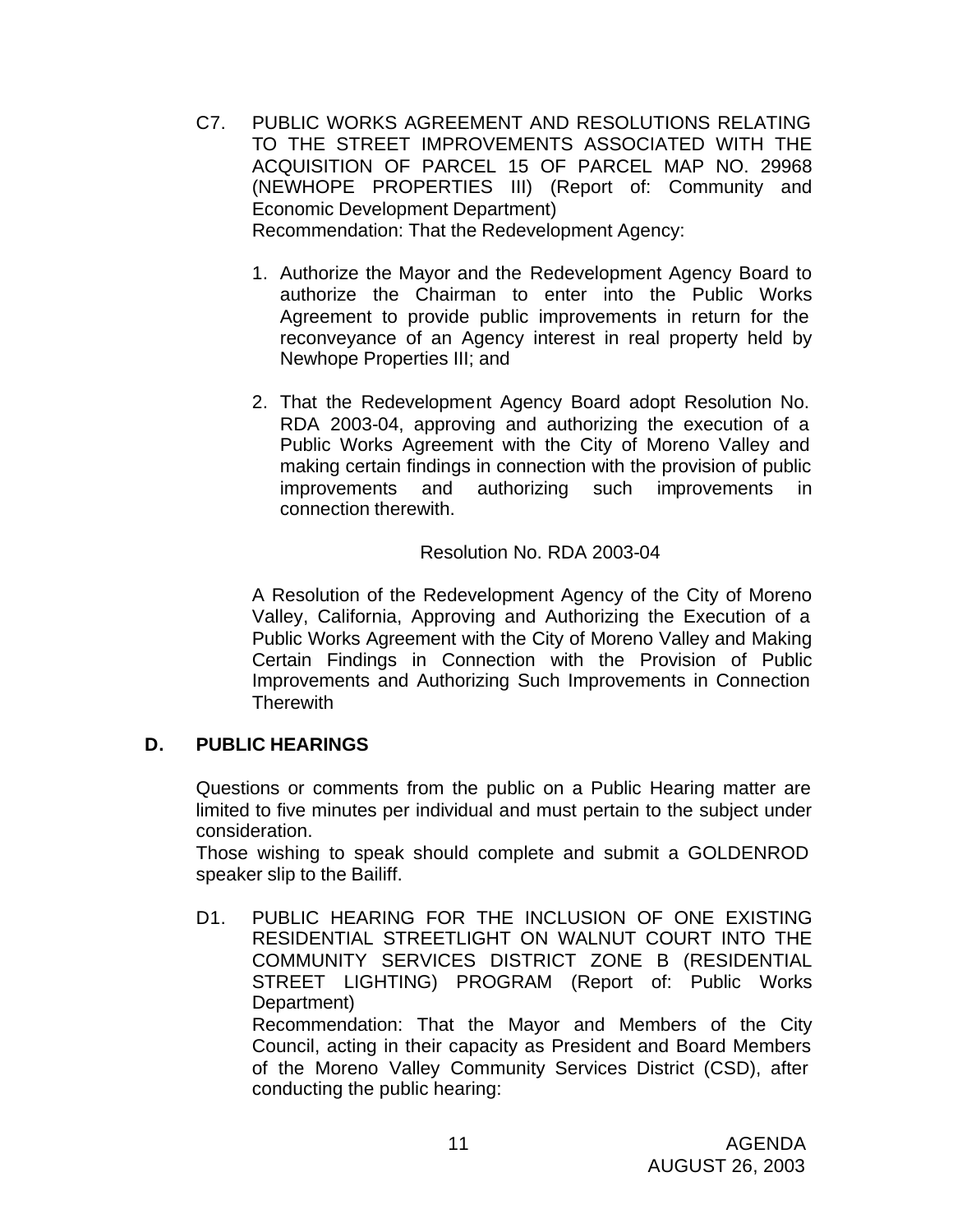- 1. Tabulate the mail ballots for inclusion of one existing streetlight into the CSD Zone B (Residential Street Lighting) program;
- 2. Verify and accept the results of the mail ballot proceeding as identified on the Official Tally Sheet and Assessor Parcel Number (APN) listing;
- 3. Receive and file with the City Clerk's Office the accepted Official Tally Sheet and APN listing; and
- 4. If approved, authorize and impose the charge for CSD Zone B program services.
- D2. PUBLIC HEARING FOR INCLUSION OF APNS 312-020-002,-003, AND -004 (A PORTION OF) ("COMMERCIAL DEVELOPMENT") INTO THE COMMUNITY SERVICES DISTRICT ZONE M (COMMERCIAL/INDUSTRIAL IMPROVED MEDIAN MAINTENANCE) PROGRAM, EAST SIDE OF PERRIS BOULEVARD BETWEEN RED MAPLE LANE AND KRAMERIA AVENUE (Report of: Public Works Department) Recommendation: That the City Council, acting in their capacity as the Board of Directors of the Moreno Valley Community Services District (CSD), after conducting the public hearing:
	- 1. Tabulate the mail ballot(s) for the CSD Zone M program;
	- 2. Verify and accept the results of the mail ballot proceeding as identified on the Official Tally Sheet and Assessor Parcel Number (APN) listing;
	- 3. Receive and file with the City Clerk's Office the accepted Official Tally Sheet and APN listing; and
	- 4. If approved, authorize and impose the CSD Zone M charge.

## **E. ITEMS REMOVED FROM CONSENT CALENDARS FOR DISCUSSION OR SEPARATE ACTION**

- **F. REPORTS**
	- F1. PUBLIC MEETING TO PROVIDE COMMENTS ON THE PROPOSED INSTALLATION OF STREET TREE LANDSCAPING AND INCLUSION INTO COMMUNITY SERVICES DISTRICT ZONE D (PARKWAY LANDSCAPE MAINTENANCE) PROGRAM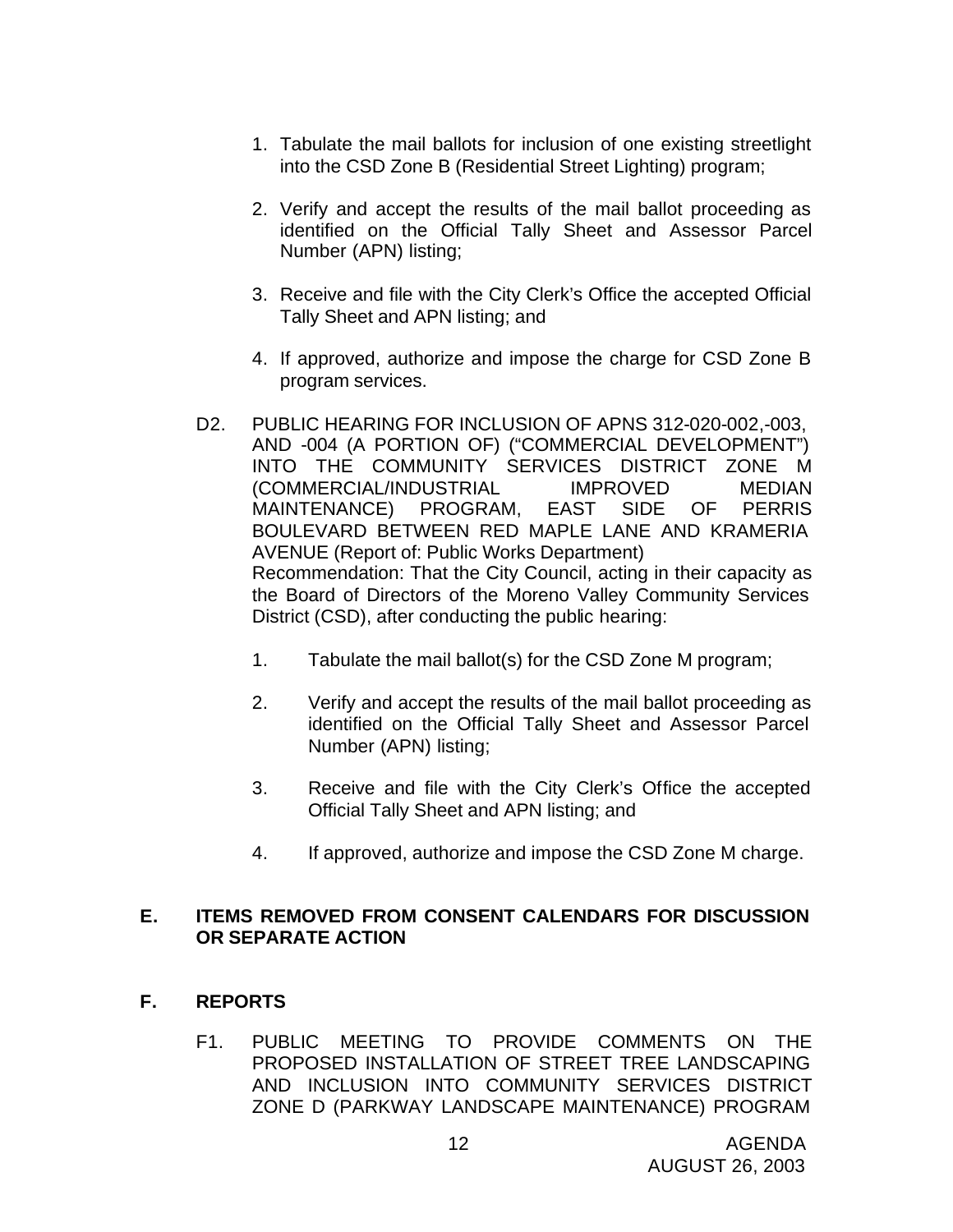FOR TRACTS 13576, 19080 AND 19081 AND ALL AFFECTED PHASES (Report of: Public Works Department)

Recommendation: That the Mayor and City Council, acting in their respective capacities as President and Board Members of the Moreno Valley Community Services District (CSD), hold a Public Meeting to accept comments regarding the inclusion of Tracts 13576, 19080 and 19081 (and all affected phases) into the CSD Zone D (Parkway Landscape Maintenance) service program. The ballot proceeding includes the maintenance and administration of the proposed Street Tree Landscaping (STL) installation as identified on the site map.

- F2. REPORT TO CONSIDER PUBLIC COMMENTS REGARDING MAIL BALLOT PROCEEDINGS FOR TENTATIVE TRACTS 30320, 30476, AND 30714 (AND ALL AFFECTED PHASES) FOR: 1) INCLUSION INTO COMMUNITY SERVICES DISTRICT (CSD) ZONE B (RESIDENTIAL STREET LIGHTING) AND CSD ZONE E-3A (INTERNAL WALLS/PARKWAY LANDSCAPE MAINTENANCE) AND APPROVAL OF THE CSD PARCEL CHARGES; 2) APPROVAL OF THE NATIONAL POLLUTANT DISCHARGE ELIMINATION SYSTEM (NPDES) REGULATORY RATE SCHEDULE (Report of: Public Works Department) Recommendation: That the City Council and the Board of Directors of the Moreno Valley Community Services District (CSD) accept public comments regarding the mail ballot proceedings for Tentative Tracts 30320, 30476, and 30714 (and all affected phases) for: 1) Inclusion into CSD Zone B (Residential Street Lighting) and CSD Zone E-3A (Internal Walls/Parkway Landscape Maintenance) and approval of the CSD parcel charges; 2) Approval of the NPDES regulatory rate schedule.
- F3. RECOMMENDATIONS TO APPROVE BUDGET, ADOPT PLANS AND SPECIFICATIONS AND AWARD AGREEMENT FOR THE CONSTRUCTION MANAGEMENT SERVICES FOR THE RECREATION AND CONFERENCE CENTER (Report of: Parks and Recreation Department) Recommendation: That the Mayor and the City Council, acting in their capacity as the President and Members of the Board of Directors for Moreno Valley Community Services District, and Chairman and Members of the Board of Directors for the Community Redevelopment Agency:
	- 1. Approve the budget for the construction of the Recreation and Conference Center (\$10,557,000) and the onsite improvements to the Civic Center site (\$411,000) with a combined not-toexceed amount of \$10,968,000;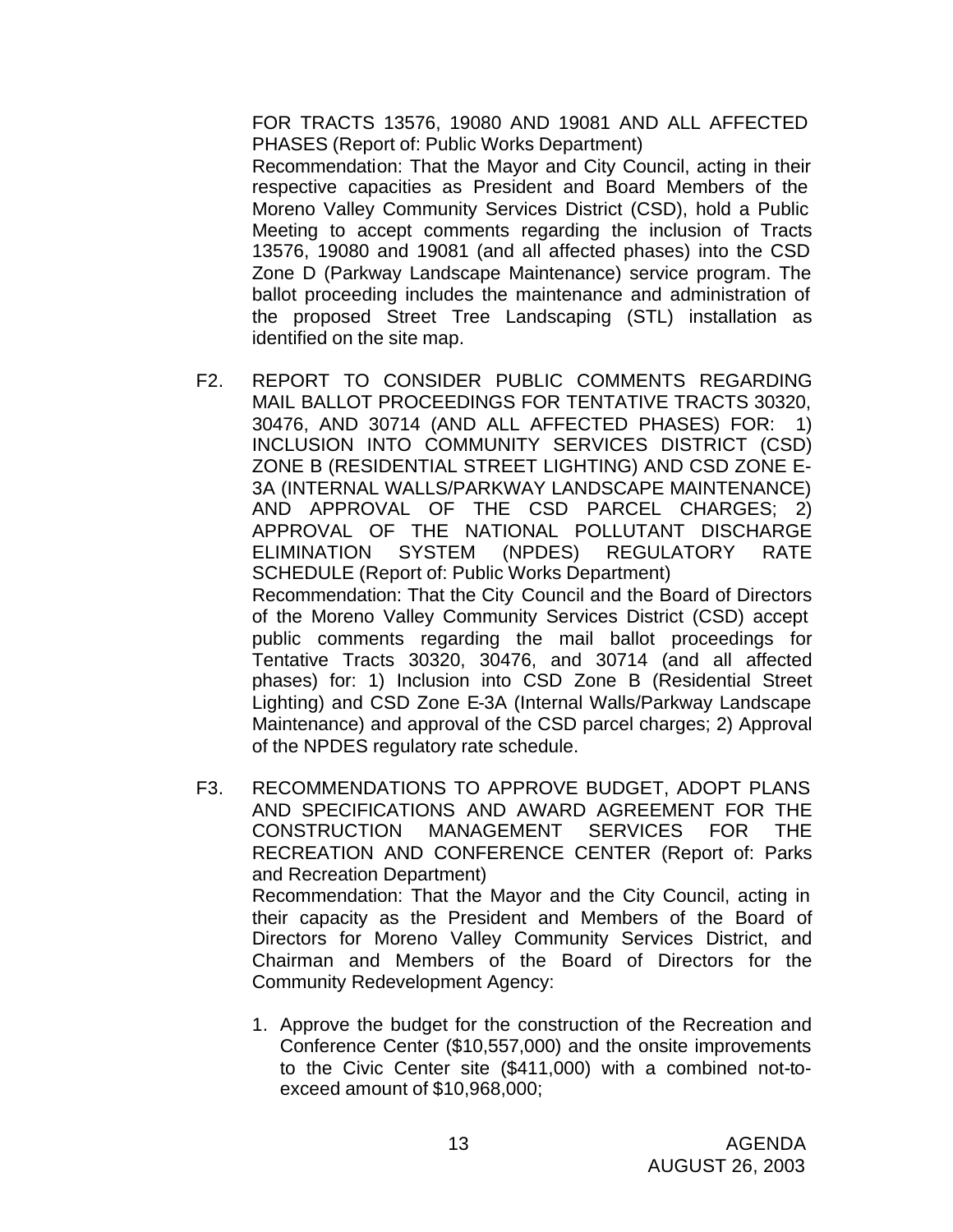- 2. Adopt the plans and specifications that are on file with the office of Parks and Recreation;
- 3. Authorize staff to proceed with the construction of Phase I and Phase II of the project and the improvements for the Civic Center site; and
- 4. Award the Agreement for Consultant Services for the subject project to C.W. Driver, 468 N. Rosemead Boulevard, Pasadena, Ca 91107; and authorize the Mayor to execute an Agreement for Consultant Services Agreement between the Moreno Valley Community Services District and the above-mentioned consultant.
- 5. Authorize the Finance Director to issue a purchase order upon execution of the contract to the above mentioned consultant in an amount not to exceed \$879,876, which is included in the project cost;
- 6. Delegate the Executive Director to enter into contracts, award bids and issue change orders within the not-to-exceed budgeted amount for the construction;
- 7. Direct that any action taken by the Executive Director be taken back to the Moreno Valley Community Services District Board of Directors for ratification at a future date; and
- 8. Direct the Executive Director to prepare documents relating to a Purchase Agreement and Lease Agreement for the Recreation and Conference Center between the City and the Redevelopment Agency, and between the Community Services District and Redevelopment Agency, respectively, for consideration at a future meeting by the City Council, Moreno Valley Community Services District Board of Directors and Community Redevelopment Agency Board of Directors.
- F4. INTRODUCTION OF ORDINANCE NO. 635 REPEALING AND REENACTING CHAPTER 11.40 OF TITLE 11 OF THE CITY OF MORENO VALLEY MUNICIPAL CODE RELATING TO THE USE OF PARKS AND RECREATION FACILITIES; AND INTRODUCTION OF CSD ORDINANCE NO. 635 APPROVING THE USE OF PARKS AND RECREATION FACILITIES AND RESCINDING CERTAIN PRIOR ENACTMENTS (Report of: Parks and Recreation Department)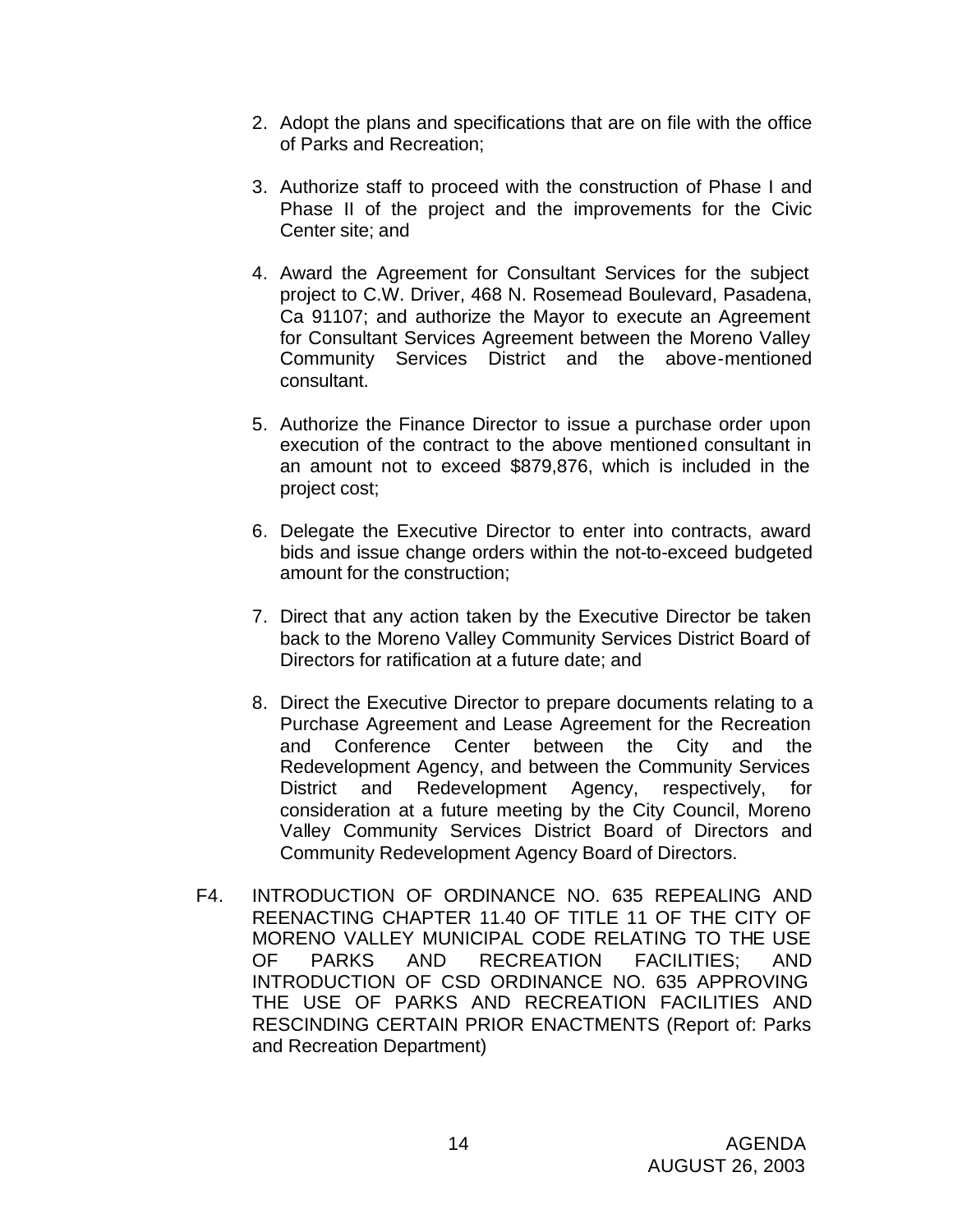Recommendation:

1. That the City Council introduce Ordinance No. 635 repealing and reenacting Chapter 11.40 of Title 11 of the City of Moreno Valley Municipal Code relating to the use of parks and recreation facilities (roll call required); and

### Ordinance No. 635

An Ordinance of the City Council of the City of Moreno Valley, California, Repealing and Reenacting Chapter 11.40 of Title 11 of the City of Moreno Valley Municipal Code Relating to the Use of Parks and Recreation Facilities

2. That the City Council, acting in their capacity as President and Board of Directors for the Moreno Valley Community Services District, introduce CSD Ordinance No. 42 relating to the use of parks and recreation facilities and rescinding certain prior enactments (roll call required).

#### Ordinance No. CSD 42

An Ordinance of the Moreno Valley Community Services District of the City of Moreno Valley, California, Approving the Use of Parks and Recreation Facilities and Rescinding Certain Prior Enactments

- F5. LEGISLATIVE UPDATE (Report of: Administrative Services Department) Recommendation: That the City Council receive, file and ratify the Legislative Status Report.
- F6. STATE BUDGET UPDATE (CONTINUED FROM AUGUST 19, 2003) (Report of: Finance Department) Recommendation: No action is recommended at this time. This staff report is intended to provide Council with a current update on the state's FY 03-04 budget, which was passed by the Legislature on July 30<sup>th</sup> and signed by the Governor on August 2<sup>nd</sup>.
- F7. CITY MANAGER'S REPORT (Informational Oral Presentation not for Council action)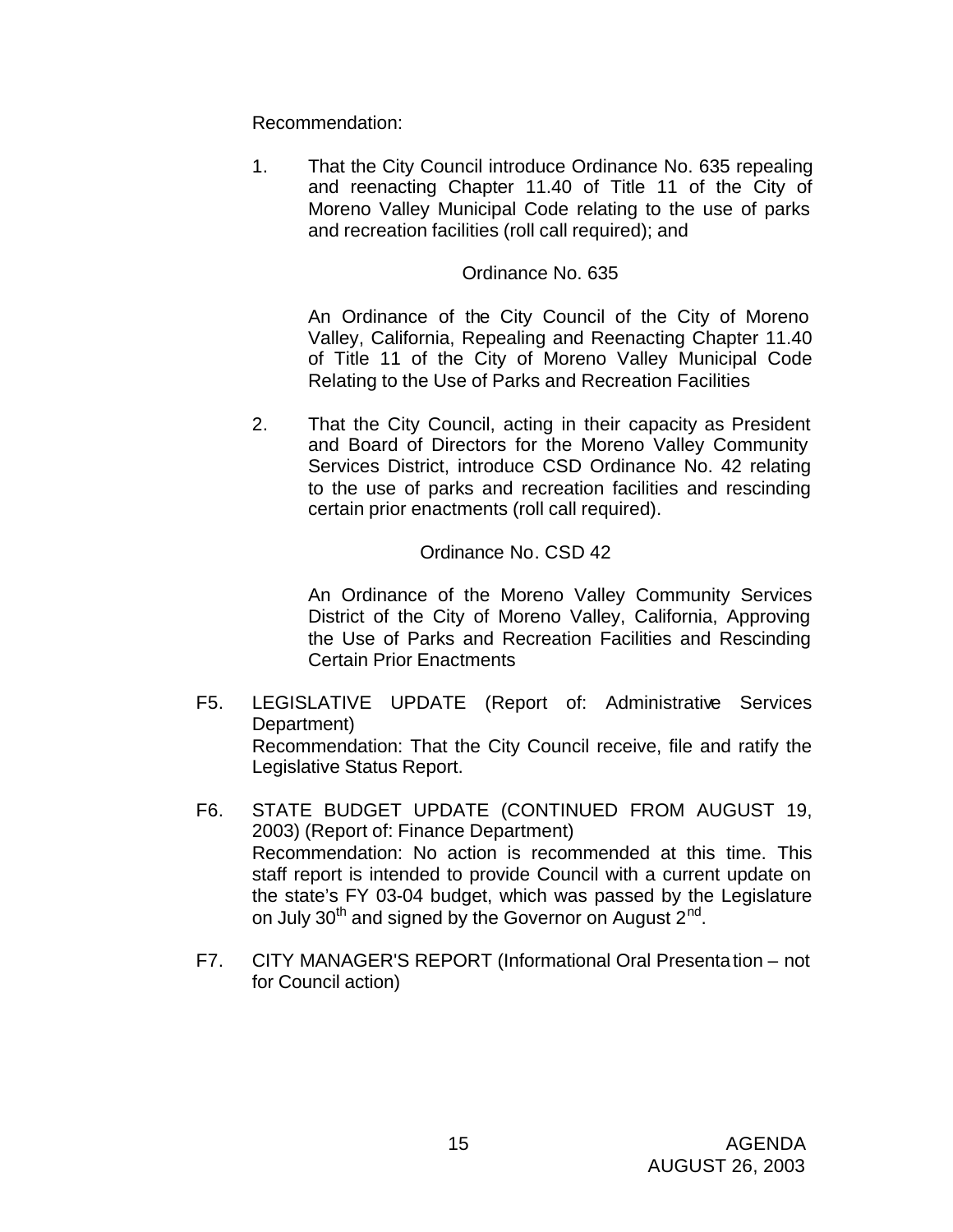## **G. LEGISLATIVE ACTIONS**

### ORDINANCES - 1ST READING AND INTRODUCTION

- G1. ORDINANCE NO. 630, AN ORDINANCE OF THE CITY COUNCIL OF THE CITY OF MORENO VALLEY, CALIFORNIA, AMENDING SECTION 12.36.010 OF THE CITY OF MORENO VALLEY MUNICIPAL CODE RELATING TO THE DESIGNATION OF TRUCK ROUTES (CONTINUED FROM JUNE 10, 2003) (Report of: Public Works Department) Recommendation: That the City Council introduce Ordinance No. 630 amending Section 12.36.010 of Chapter 12.36 of Title 12 of the Municipal Code to:
	- 1. Include San Michele Road, Nandina Avenue, and Indian Street as designated "Truck Routes;" and
	- 2. Eliminate Heacock Street from Oleander Avenue to Nandina Avenue as a designated "Truck Route." (Roll call required)

Ordinance No. 630

An Ordinance of the City Council of the City of Moreno Valley, California, Amending Section 12.36.010 of the City of Moreno Valley Municipal Code Relating to the Designation of Truck Routes

### ORDINANCES - 2ND READING AND ADOPTION

G2. CSD ORDINANCE NO. 41, AN ORDINANCE OF THE MORENO VALLEY COMMUNITY SERVICES DISTRICT OF THE CITY OF MORENO VALLEY, CALIFORNIA AUTHORIZING THE LEVY OF A SPECIAL TAX WITHIN CFD NO. 1 (RECEIVED FIRST READING AND INTRODUCTION JULY 8, 2003 ON A 4-1 VOTE, BATEY VOTING NO) (Report of: Public Works Department) Recommendation: Adopt Ordinance No. CSD 41.

### Ordinance No. CSD 41

An Ordinance of the Moreno Valley Community Services District of the City of Moreno Valley, California Authorizing the Levy of a Special Tax Within Community Facilities District No. 1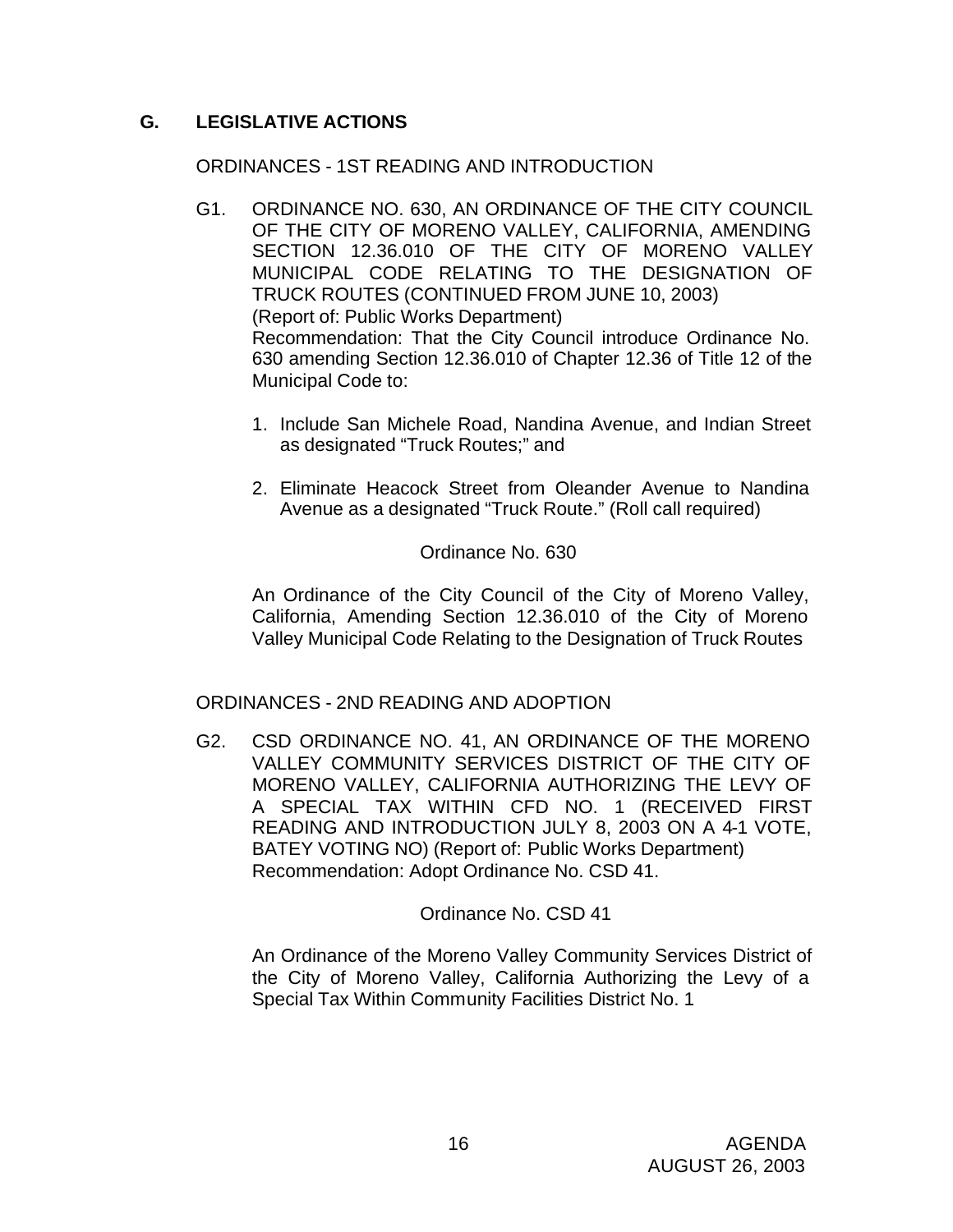G3. ORDINANCE NO. 634, AMENDING TITLE 3 OF THE CITY OF MORENO VALLEY MUNICIPAL CODE BY ADDING CHAPTER 3.46, RELATING TO MUNICIPAL UTILITY AND DEDICATION REQUIREMENTS (RECEIVED FIRST READING AND INTRODUCTION JULY 8, 2003 ON A 5-0 VOTE) (Report of: Public Works Department) Recommendation: Adopt Ordinance No. 634.

Ordinance No. 634

An Ordinance of the City Council of the City of Moreno Valley, California, Amending Title 3 of the City of Moreno Valley Municipal Code by Adding Chapter 3.46, Relating to Municipal Utility and Dedication Requirements

ORDINANCES - URGENCY ORDINANCES - NONE

### RESOLUTIONS – NONE

PUBLIC COMMENTS **ON ANY SUBJECT NOT ON THE AGENDA** UNDER THE JURISDICTION OF THE CITY COUNCIL

Those wishing to speak should complete and submit a BLUE speaker slip to the Bailiff. There is a three-minute time limit per person. All remarks and questions shall be addressed to the presiding officer or to the City Council and not to any individual Council member, staff member or other person.

### **CLOSING COMMENTS AND/OR REPORTS OF THE CITY COUNCIL, COMMUNITY SERVICES DISTRICT, OR COMMUNITY REDEVELOPMENT AGENCY**